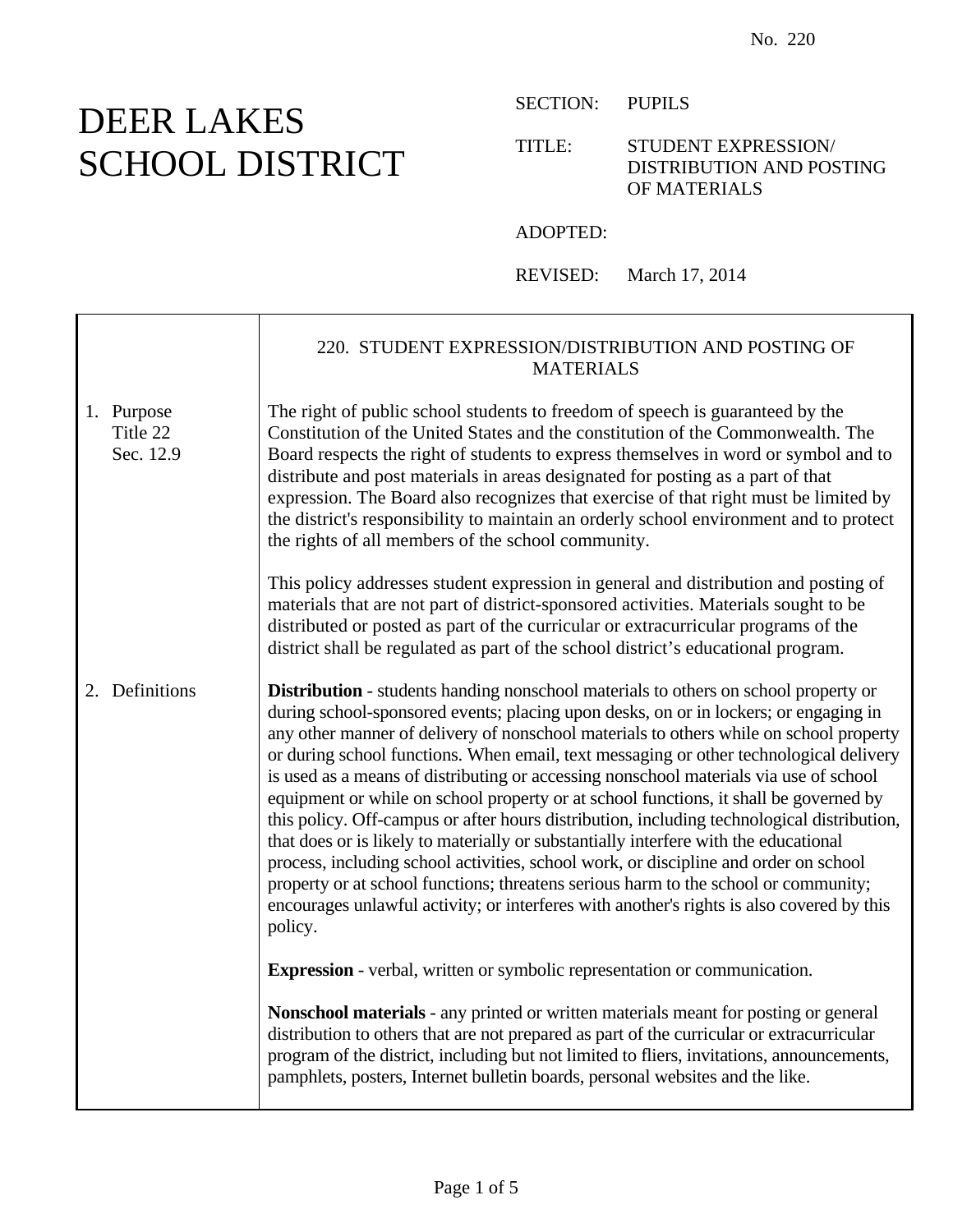Τ

|                                       | <b>Posting</b> - publicly displaying nonschool materials on school property or at school-<br>sponsored events, including but not limited to affixing such materials to walls, doors,<br>bulletin boards, easels, the outside of lockers; on district-sponsored or student websites;<br>through other district-owned technology and the like.                                                                                                                                                                                                                                                                                                                                                         |
|---------------------------------------|------------------------------------------------------------------------------------------------------------------------------------------------------------------------------------------------------------------------------------------------------------------------------------------------------------------------------------------------------------------------------------------------------------------------------------------------------------------------------------------------------------------------------------------------------------------------------------------------------------------------------------------------------------------------------------------------------|
| 3. Authority<br>Title 22<br>Sec. 12.9 | Students have the right to express themselves unless such expression is likely to or<br>does materially or substantially interfere with the educational process, including<br>school activities, school work, or discipline and order on school property or at school<br>functions; threatens serious harm to the school or community; encourages unlawful<br>activity; or interferes with another's rights.                                                                                                                                                                                                                                                                                         |
| SC 511<br>Title 22<br>Sec. 12.2, 12.9 | Student expression that occurs on school property or at school-sponsored events is<br>fully governed by this policy. In addition, off-campus or after hours expression is<br>governed by this policy if the student expression involved constitutes unprotected<br>expression as stated in this policy and provided the off-campus or after hours<br>expression does or is likely to materially or substantially interfere with the<br>educational process, including school activities, school work, or discipline and order<br>on school property or at school functions; threatens serious harm to the school or<br>community; encourages unlawful activity; or interferes with another's rights. |
| SC 510<br>Title 22<br>Sec. 12.9       | The Board shall require that distribution and posting of nonschool materials occur<br>only at the places and during the times set forth in written administrative regulations.<br>Such regulations or procedures shall be written to permit the orderly operation of<br>schools, while recognizing the rights of students to engage in protected expression.                                                                                                                                                                                                                                                                                                                                         |
|                                       | <b>Unprotected Student Expression</b>                                                                                                                                                                                                                                                                                                                                                                                                                                                                                                                                                                                                                                                                |
|                                       | The Board reserves the right to designate and prohibit manifestations of student<br>expression that are not protected by the right of free expression because they violate<br>the rights of others or where such expression is likely to or does materially or<br>substantially interfere with school activities, school work, or discipline and order on<br>school property or at school functions including but not limited to:                                                                                                                                                                                                                                                                    |
|                                       | 1. Libel of any specific person or persons.                                                                                                                                                                                                                                                                                                                                                                                                                                                                                                                                                                                                                                                          |
|                                       | 2. Advocating the use or advertising the availability of any substance or material<br>that may reasonably be believed to constitute a direct and serious danger to the<br>health or welfare of students.                                                                                                                                                                                                                                                                                                                                                                                                                                                                                             |
| Title 22<br>Sec. 12.2                 | 3. Using obscene, lewd, vulgar or profane language - whether verbal, written or<br>symbolic.                                                                                                                                                                                                                                                                                                                                                                                                                                                                                                                                                                                                         |
|                                       |                                                                                                                                                                                                                                                                                                                                                                                                                                                                                                                                                                                                                                                                                                      |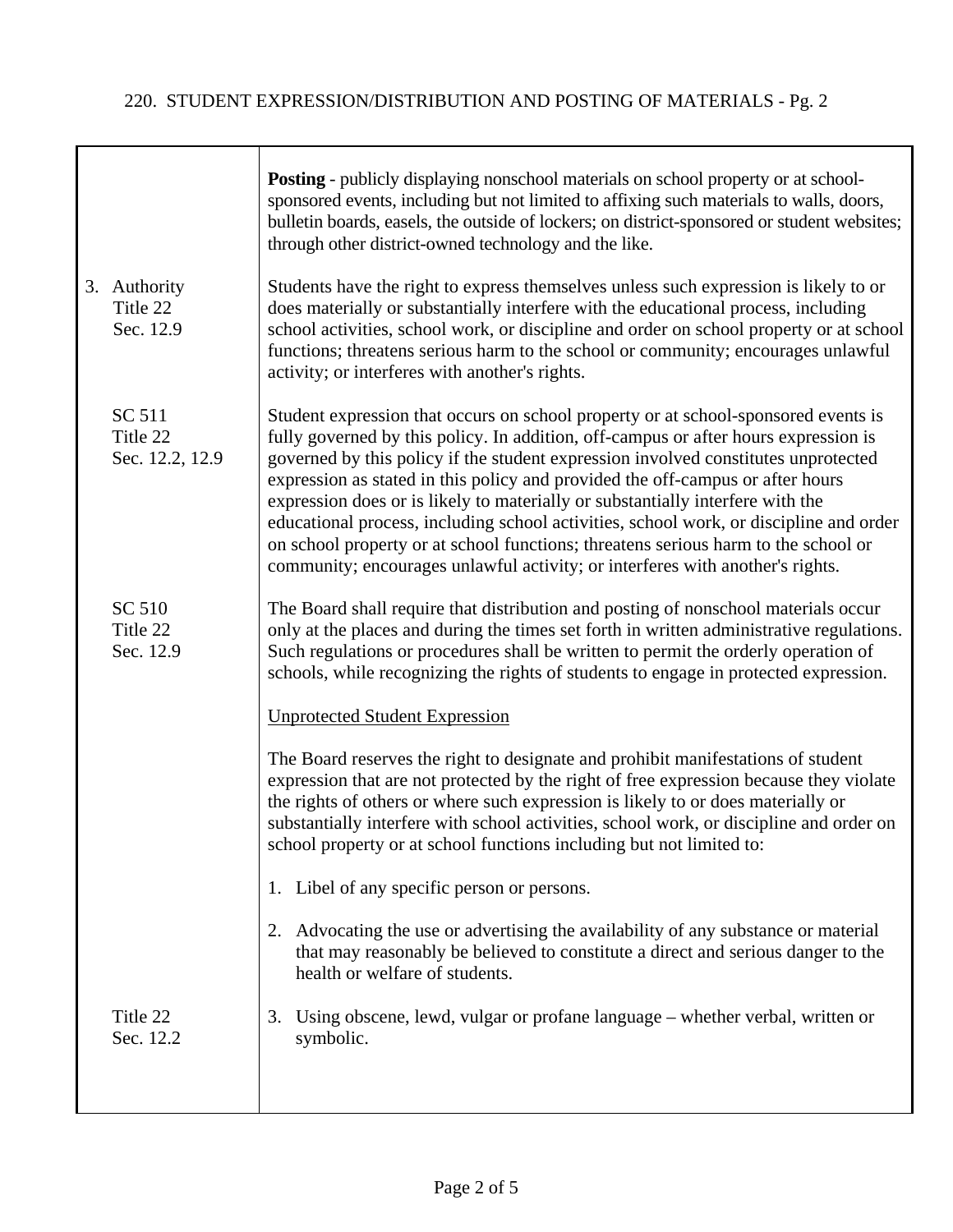|                       | 4. Inciting violence; advocating use of force; or encouraging violation of federal,                                                                                                                                                                                                                                                                                                                                                                                                                                                                                                                   |
|-----------------------|-------------------------------------------------------------------------------------------------------------------------------------------------------------------------------------------------------------------------------------------------------------------------------------------------------------------------------------------------------------------------------------------------------------------------------------------------------------------------------------------------------------------------------------------------------------------------------------------------------|
|                       | state or municipal law, Board policy or district rules or regulations.                                                                                                                                                                                                                                                                                                                                                                                                                                                                                                                                |
|                       | 5. Are likely to or do materially or substantially interfere with the educational<br>process, including school activities, school work, or discipline and order on<br>school property or at school functions; threaten serious harm to the school or<br>community; encourage unlawful activity; or interfere with another's rights.                                                                                                                                                                                                                                                                   |
|                       | 6. Violating written school district administrative regulations or procedures on<br>time, place and manner for posting and distribution of otherwise protected<br>expression.                                                                                                                                                                                                                                                                                                                                                                                                                         |
|                       | Spontaneous student expression which is otherwise protected speech is not<br>prohibited by this section.                                                                                                                                                                                                                                                                                                                                                                                                                                                                                              |
|                       | Discipline For Engaging In Unprotected Expression                                                                                                                                                                                                                                                                                                                                                                                                                                                                                                                                                     |
|                       | The Board reserves the right to prohibit the posting or distribution of nonschool<br>materials containing unprotected expression and to prohibit students from engaging<br>in other unprotected student expression, as well as to stop unprotected student<br>expression when it occurs. The Board reserves the right to discipline students for<br>engaging in unprotected expression. Where such expression occurs off campus and<br>away from school functions, a nexus between the unprotected expression and a<br>substantial and material disruption of the school program must be established. |
|                       | <b>Distribution Of Nonschool Materials</b>                                                                                                                                                                                                                                                                                                                                                                                                                                                                                                                                                            |
| Title 22<br>Sec. 12.9 | The Board requires that students who wish to distribute or post nonschool materials<br>on school property shall submit them one (1) school day in advance of planned<br>distribution or posting to the building principal or designee, who shall forward a<br>copy to the Superintendent.                                                                                                                                                                                                                                                                                                             |
|                       | If the nonschool materials contain unprotected expression as stated in this policy, the<br>building principal or designee shall notify the students that they may not post or<br>distribute the materials because the materials constitute a violation of Board policy.                                                                                                                                                                                                                                                                                                                               |
|                       | If notice is not given during the period between submission and the time for the<br>planned distribution or posting, students may proceed with the planned distribution<br>or posting, provided they comply with written administrative regulations or<br>procedures on time, place and manner of posting or distribution of nonschool<br>materials.                                                                                                                                                                                                                                                  |
|                       |                                                                                                                                                                                                                                                                                                                                                                                                                                                                                                                                                                                                       |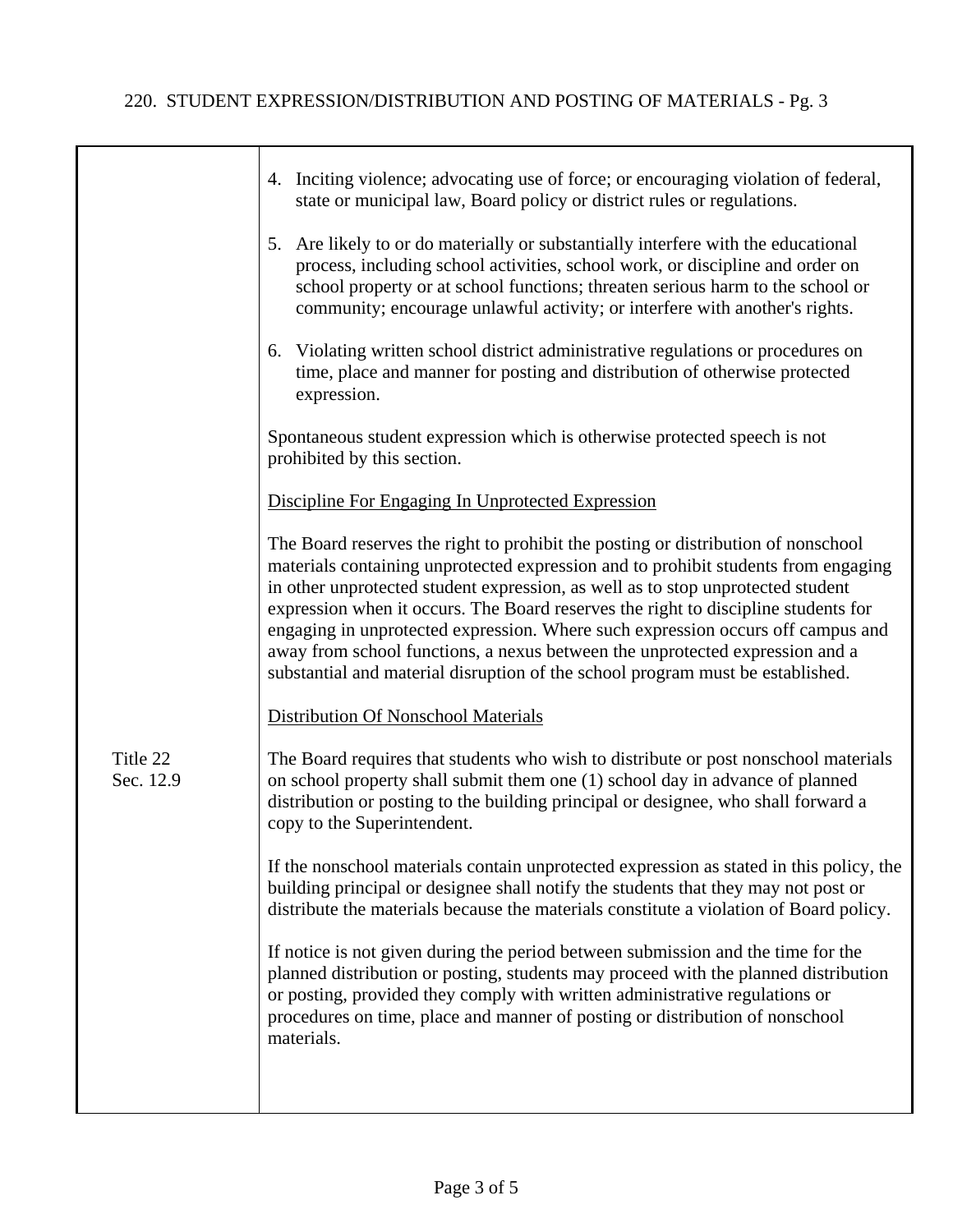|    |                                 | Students who post or distribute nonschool materials in compliance with this<br>provision may still be ordered to desist such distribution if the materials are later<br>found to be unprotected expression under this policy.                                                                                                                                                     |
|----|---------------------------------|-----------------------------------------------------------------------------------------------------------------------------------------------------------------------------------------------------------------------------------------------------------------------------------------------------------------------------------------------------------------------------------|
|    |                                 | Students who distribute printed materials shall be responsible for clearing any litter<br>that results from their activity and shall schedule the event so that they do not miss<br>instructional time themselves.                                                                                                                                                                |
|    |                                 | <b>Posting Of Nonschool Materials</b>                                                                                                                                                                                                                                                                                                                                             |
|    |                                 | If a school building has an area where individuals are allowed to post nonschool<br>materials, students may post such items as well, if the materials do not constitute<br>unprotected expression and the items are submitted for prior review in the same<br>manner as if the students were going to distribute them.                                                            |
|    |                                 | Such materials shall be officially dated, and the district may remove the materials<br>within ten (10) days of the posting or other reasonable time as stated in the<br>administrative regulations or procedures relating to posting.                                                                                                                                             |
|    |                                 | <b>Review Of Student Expression</b>                                                                                                                                                                                                                                                                                                                                               |
|    |                                 | School officials shall not censor or restrict nonschool materials or other student<br>expression for the sole reason that it is critical of the school or its administration, or<br>because the views espoused are unpopular or may make people uncomfortable.                                                                                                                    |
|    |                                 | Student-initiated religious expression is permissible and shall not be prohibited<br>except as to time, place and manner of distribution, or if the expression involved<br>violates some other part of this policy, e.g., because it is independently determined<br>to be unprotected expression under the standards and definitions of this policy.                              |
|    |                                 | The review for unprotected expression shall be reasonable and not calculated to<br>delay distribution.                                                                                                                                                                                                                                                                            |
|    | Pol. 219                        | Appeal of the reviewer's decision may be made to the Superintendent and then to the<br>Board, in accordance with Board policy and district regulations or procedures.                                                                                                                                                                                                             |
| 4. | Delegation of<br>Responsibility | The Superintendent shall assist the building principal in determining the designation<br>of the places and times nonschool materials may be distributed in each school<br>building. Such designations may take into account maintenance of the flow of<br>student traffic throughout the school and shall limit distribution of nonschool<br>materials to noninstructional times. |
|    |                                 |                                                                                                                                                                                                                                                                                                                                                                                   |